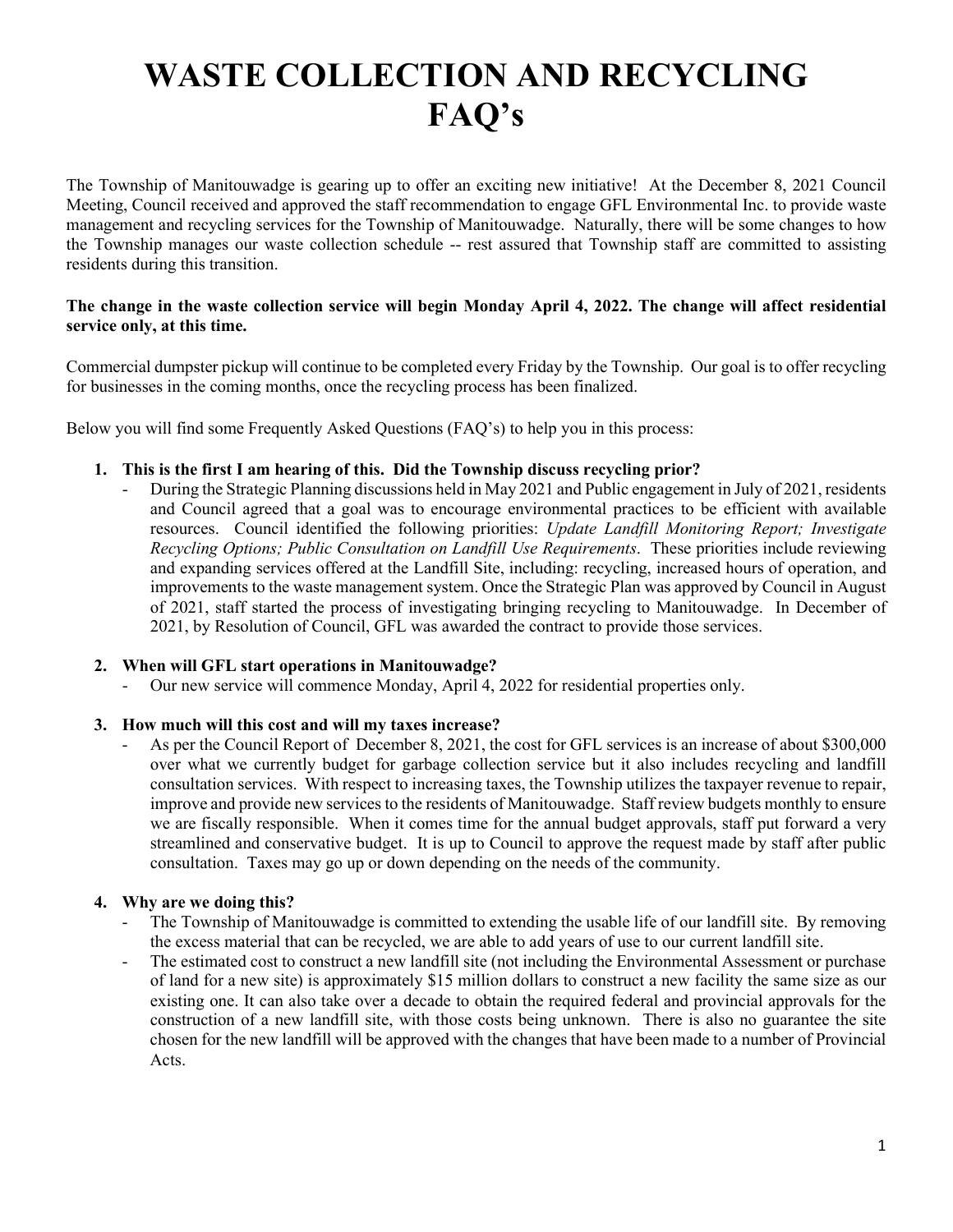In 2021 the province announced changes to its Blue Box Recycling Program and that recycling will be mandatory for all Ontario municipalities by 2023, regardless of their size. Additionally, the province has indicated that the cost for recycling will be the responsibility of the producer, not municipalities. Ensuring the Township has a recycling process in place better positions the Township to take advantage of funding and incentives that may be offered with these upcoming changes.

## **5. What about the Township's Public Works staff that has been providing this service?**

- Prior to the December 8, 2021 Council meeting, Public Works staff were consulted on the proposal to have GFL Environmental Inc., not only provide the recycling but to assume residential waste collection as well. Public Works staff endorsed this measure which allows our hard working crew to work on other tasks within the Municipality that require attending.
- There will be no lay-offs or job losses as a result of contracting the garbage collection service.

#### **6. Will my garbage pickup day change?**

- Yes, all residential garbage will now be collected on Monday's.

#### **7. When will my recycling be collected?**

- Residential recycling collection will occur on Monday's along with your regular garbage pickup.

#### **8. When do I need to have my garbage and recycling at the curb?**

All garbage and recycling is to be placed at the curb no earlier than 6 am on collection day or later than 8 am. Items placed after 8 am may not be collected. (Monday).

#### **9. Under the current Township Bylaw, garbage is to be in a bin. Has this changed?**

No, it has not. All garbage is to be placed in a garbage bag and placed into either a tipper bin or regular garbage bin with a lid that closes (bags are to weigh no more than 40lbs each). The Township will be updating the Bylaw detailing the number of garbage containers permitted at the curb each collection day. It is anticipated the Bylaw will be updated in April of 2022.

#### **10. Is there a limit to how much recycling I can put to the curb?**

- No, there is no limit to how much recycling you can place at the curb provided you follow the recycling guidelines (e.g. placed in clear or blue see-through plastic bags, card board bundled, etc.).

#### **11. How do I place my recycling at the curb?**

Unlike garbage collection that is to be in a container, recycled material is to be placed in a see-through plastic blue or clear bag.

#### **12. Why are bags being used for recycling and not bins?**

That is a great question. While bins would be ideal, to start the program we are utilizing bags. This will be monitored and discussed with GFL to see what improvements can be made in the program.

#### **13. What can I recycle?**

- The Township will be recycling most items (excluding glass). For information on the different classes of plastics (#1 - #7) please check out this website [\(https://plasticactioncentre.ca/directory/plastic-by-the](https://plasticactioncentre.ca/directory/plastic-by-the-numbers/)[numbers/\)](https://plasticactioncentre.ca/directory/plastic-by-the-numbers/). Currently our new recycling program is set up for the following:
	- **Paper** In a see-through blue or clear recycling bag place: newspapers, flyers, junk mail, magazines, paperbacks, fine paper, paper food and beverage cartons (egg cartons), boxboard such as cereal boxes etc. Cardboard must be flattened.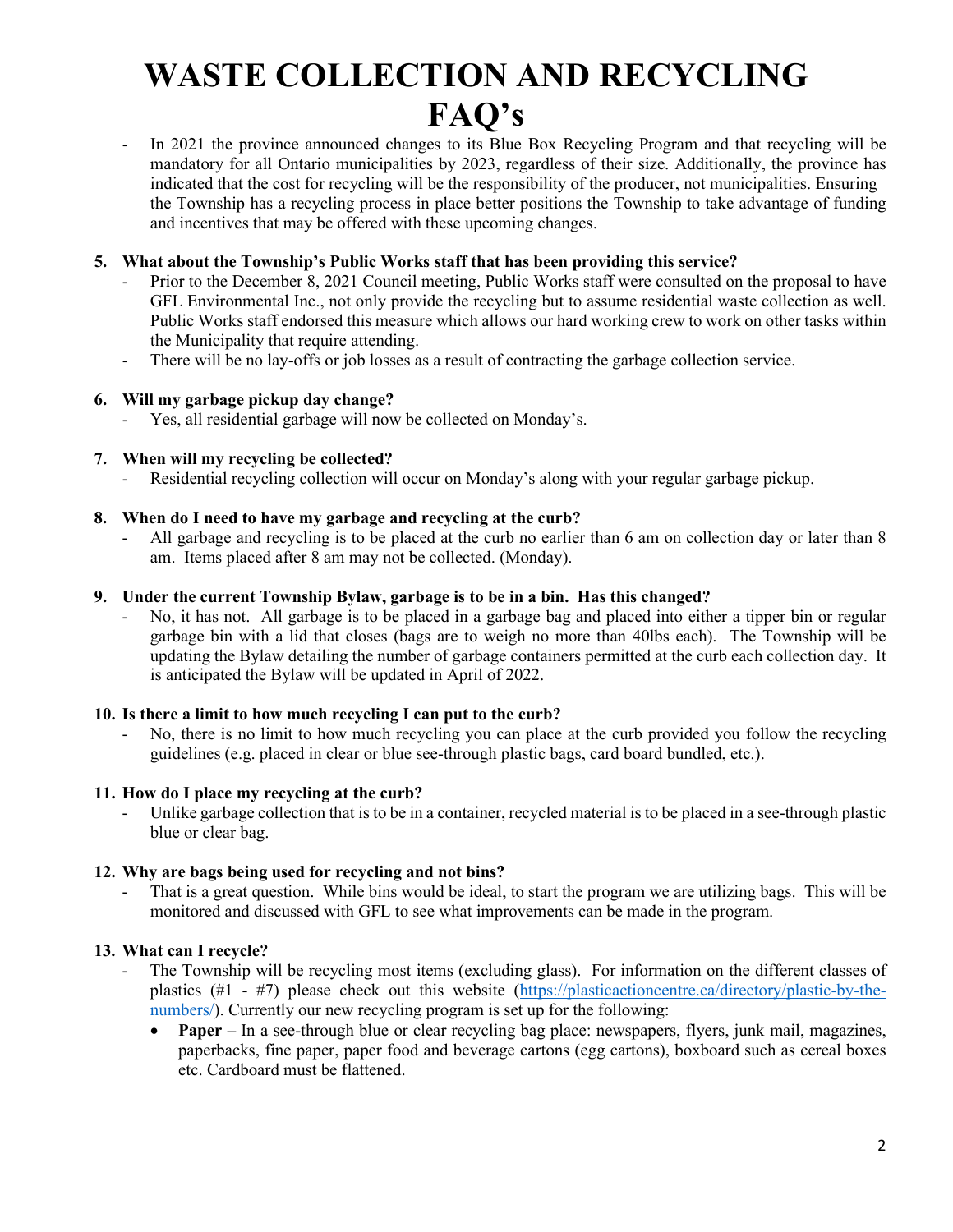• **Plastics/metals** – In a see-through blue or clear recycling bag place: pop cans, milk cartons, juice boxes, tetra packs, metal cans, aluminum foil, etc., and all classifications of plastic containers  $(\#1 - \#7)$  (e.g. drink bottles, soap bottles, salad and fruit containers, laundry detergent, etc.). Containers must be

rinsed of any liquid or food residue (labels can remain on the containers). If possible, please place plastics in one bag and metals in a separate bag.

• **Cardboard** – For larger cardboard items (e.g. large cereal boxes, shoe boxes, delivery boxes, etc.), break them down into a pile no larger than 36 inches by 36 inches and no larger than 36 inches high and secure the pile with twine or place them inside a cardboard box.

## **14. Where does the recycled material go?**

- The recycling will be transported to the Manitouwadge Landfill Site where the bags will be placed in transport containers.
- Once the containers at the landfill site are full, GFL collects them and transports them to their processing facility in Thunder Bay. This is all part of the agreement between the Township and GFL.

### **15. I have an issue with my collection service who do I call?**

- Any concerns related to your waste and recycling collection service will still be directed to the Township of Manitouwadge and we will contact GFL accordingly. Contact information is provided at the end of the document.

### **16. It is not collection day but I have garbage or recycling to dispose of, can I still bring things to the landfill?**

Yes, by all means. Recycling material, provided it is the see-through bags is free to bring to the landfill and dispose of in the transport bins supplied by GFL. This are included in our agreement and there will be signage at the landfill directing residents to the recycling area. With respect to garbage or larger items, there will be no change to the current landfill pass system.

#### **17. Collection day falls on a holiday, what happens?**

This will happen on more than one occasion during the year. The present plan is that the first day after the holiday, your garbage will be collected. Please ensure to review the Township's website for any changes to your regular collection information.

## **18. Where can I get my landfill pass?**

Passes are available at local retailers NAPA and 2 Doors Down.

### **19. When is the landfill site open?**

Residents and business owners are encouraged to check the official Township of Manitouwadge website and social media platforms for the most current hours of operation and any closures of the landfill site. Our website will be updated in the near future to better align with our new service delivery.

#### **20. I have batteries or other electronic waste, what do I do?**

- Currently, the Township has a collection location at the Public Works yard at 13 Sault Road. There are containers located outside of the gate and can be accessed 24/7. Please place your electronic waste in these containers.